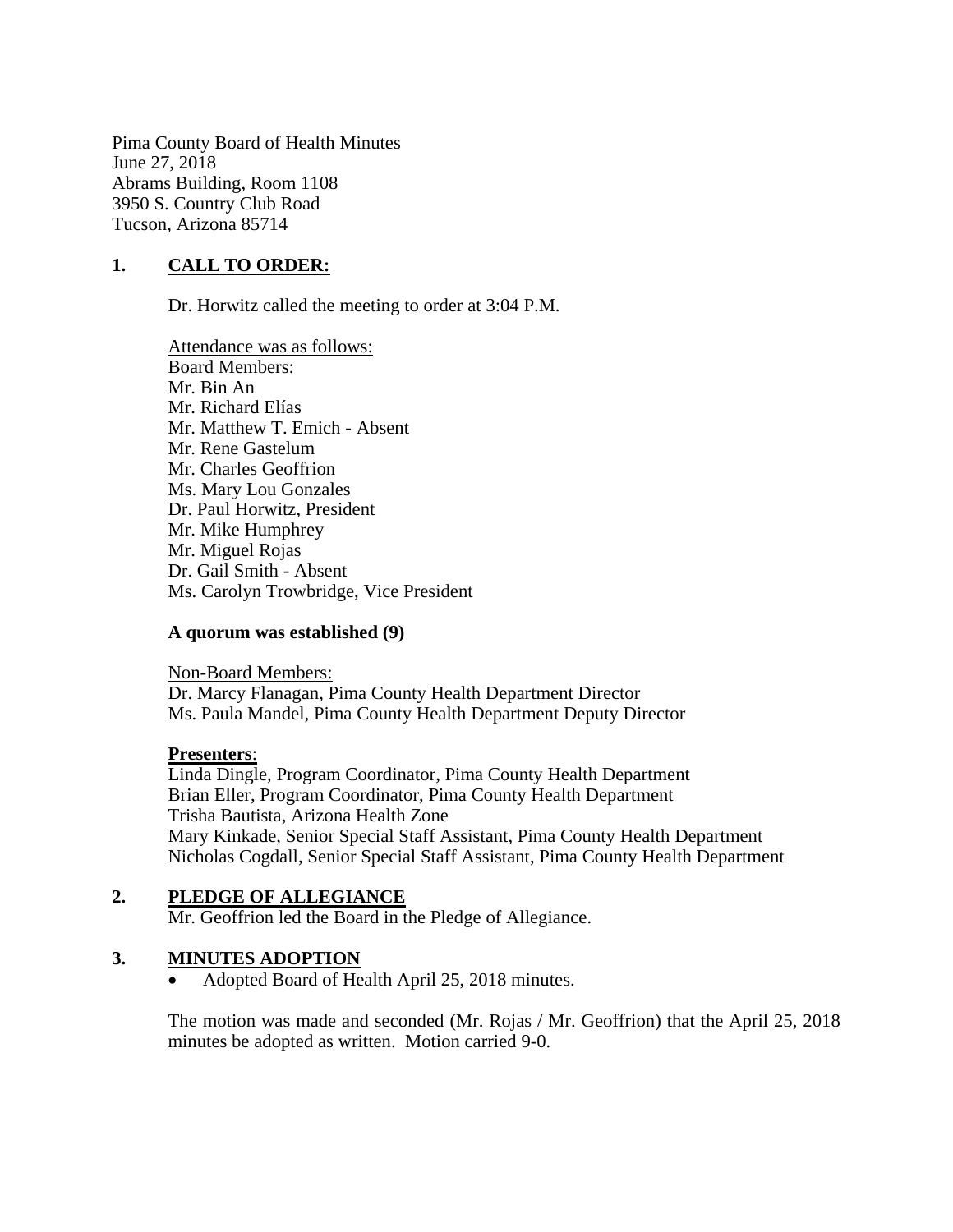Pima County Board of Health Minutes June 27, 2018 Page 2 of 4

# **4. DIRECTOR'S UPDATE**

 Dr. Flanagan informed the Board of the increase in syphilis cases. To date, Arizona has five infant deaths due to congenital syphilis and the mothers had received regular prenatal care. For example, a case living in Pima County involved a mother who had been seen at her OB/GYN 13 times throughout her pregnancy and unfortunately her diagnosis of congenital syphilis was overlooked in spite of presenting with symptoms. The Arizona Department of Health Services (ADHS) is initiating an education and awareness campaign in partnership with local health departments to alert physicians of the rise in syphilis.

- o In 2016, there were 16 infants born with syphilis.
- o In 2017, the number of cases was 30 and of those, five infants had died.
- $\circ$  To date in 2018, there have been 16 confirmed cases and five infants have died.

Pima County has educational materials developed from a previous syphilis campaign that targeted men. The campaign has since received national recognition and is currently being utilized by Los Angeles County. This material will need to be modified to include messaging and imagery regarding prenatal care and the importance of periodic testing. The reasons for this rise are lack of prenatal care, non-monogamous relationships, and unprotected sex. The Centers for Disease Control (CDC) representatives are studying data to assist in identifying factors contributing to the rise of cases.

 Dr. Flanagan reported that Pima County has been selected by ADHS to participate in a pilot study regarding immunization exemptions. Currently, a parent who decides to not have their child vaccinated must complete a one-page form requesting exemption. Under this study, parents of students in selected schools who have requested immunization exemption for their child will be asked to watch an educational video explaining the risks associated with not immunizing their child. The schools will collect data regarding the impact the video has on the parent's decision regarding immunization. Maricopa County participated in this study last year and is analyzing the data to determine levels of impact due to this change in the process and plan to continue with the study. Mr. Geoffrion inquired if schools are required to report exemptions. Dr. Flanagan clarified that schools are required to report this to ADHS who then inform each local health department. Pima County has a high percentage of children being immunized.

 Mr. Humphrey requested that Dr. Flanagan update the Board on Southwest Key Center, the holding facility for undocumented children. Dr. Flanagan reported that the Health Department does not have any oversite or enforcement over this agency as it is federally funded however, has a good relationship with them. Health Department staff have provided immunizations and other care to children housed in the facility and coordinates with their Chief Medical Officer in coordinating efforts in response to outbreaks or other public health situations. Dr. García meets with Southwest Key Chief Medical Officer to offer assistance and collaborate efforts regarding health situations they may encounter. The facility's capacity is approximately 300 and currently there are approximately 278 children in residence.

# **5. BOH MEMBER ATTENDANCE:**

 Dr. Horwitz shared with the Board the attendance roster over the past two years and reminded the members that per Administrative Procedure 4-2 a member of the body who misses four consecutive meetings for any reason or who fails to attend for any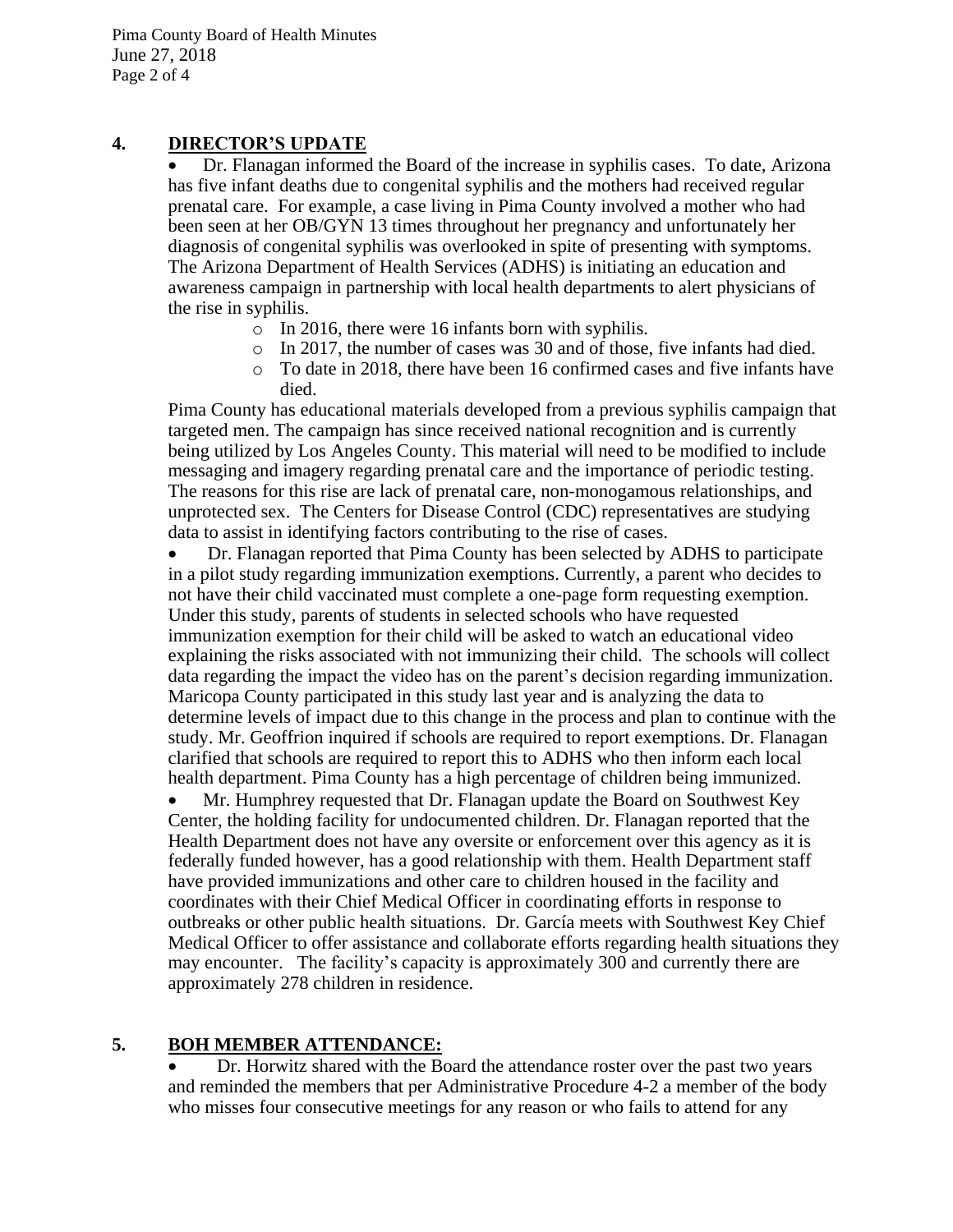Pima County Board of Health Minutes June 27, 2018 Page 3 of 4

> reason at least forty percent of the meetings called in a calendar year are automatically and immediately removed as a member of the body. He understands everyone's time is valuable however, as the Board of Health President, it can be difficult to find speakers when a quorum is not reached and rescheduling is necessary. Dr. Horwitz also shared with the Board that Mr. Matthew Emich has resigned and there will be an opening in District Four. Dr. Horwitz reminded the Board to respond to emails in a timely manner and requested that all requested agenda items be emailed to him directly.

# **6. CHILDHOOD OBESITY IN PIMA COUNTY:**

Ms. Dingle gave a presentation regarding the alarming increase of obesity among youth and the importance to understand the influences that affect the health of Arizona's youth. Their racial/ethnic makeup, education, and social economic factors need to be considered in prevention and outreach programs. One in five persons are children, many whose mothers are single and/or divorced, 27 percent are living at the federal poverty level, 52 percent are living below the federal poverty level, and 18 percent live with mothers who have not completed high school. Arizona's children reflect multiple racial and ethnic backgrounds (American Indian, Asian, African American, and Multiracial each represent two percent to five percent, 31 percent are Hispanic, and 58 percent are White). Since 2003, the obesity rate among children has increased in all age groups with the exception of two to four year old children enrolled in WIC (Women, Infant, and Children) who have decrease obesity by 15 percent. Local agencies have adapted national evidencebased programs to successfully engage families to have better fitness and nutrition approaches. On the reservation, American Indians have also experienced tremendous success with a school based program targeting children grades K through 12 with age appropriate fitness and nutrition curriculum that is extended to the family. Reservation wellness centers are equipped with workout rooms and staffed with a nurse who provides testing, such as blood sugar, cholesterol, and A1C.

Ms. Gonzales inquired if the Michelle Obama program had any effect to childhood obesity however, that information is not available. Board member Miguel Rojas suggested that clean, proper housing should be a factor to ensure families can cook healthy food. Mr. Elías stated that the current Administration is raising public housing by 25 percent which will have a negative impact to families and will ultimately cause effects on health as they will not be able to afford proper meals and healthy grocery items.

Mr. Rojas inquired as to why transgender persons are added to the presentation slide. Mr. Eller indicated that there are populations who are more susceptible to health disparities and transgender persons commonly fall into this category. Mr. Rojas also suggested that the youth who are living on their own should be included as they lack many resources and are unsure of where their next meal will come from. Mr. Eller stated that the Health Department supports activities that provide food for homeless youth. Mr. Gastelum stated that some children will choose to eat a McDonald's meal as there healthier choices. Ms. Gonzales stated that in rural areas there are not many grocery store options and people will go to convenience stores to purchase a meal or unhealthy snack. Mr. Eller informed the Board of PCHD's Coordinated School Health Program that coordinates activities with 85 schools throughout ten districts working with onsite personnel to implement evidence-based programs to reduce childhood obesity that focus on physical activities. Five schools in this program have student maintained gardens that reinforce educational benefits of healthier foods and the produce from the gardens is used in the